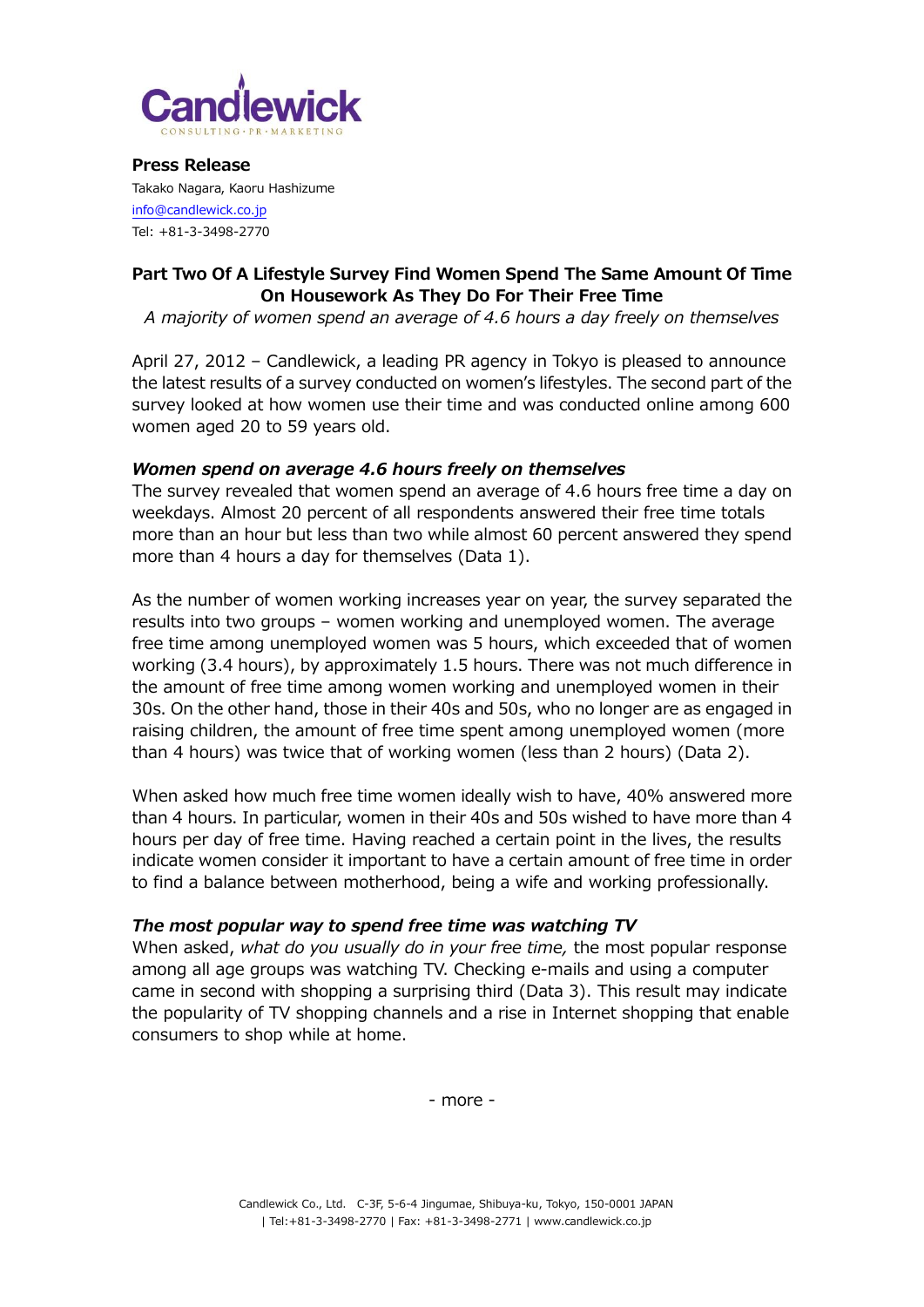#### *High potential among women's consumption desire*

Women spend an average of 4.3 hours a day doing housework on weekdays, the same amount spent on free time, as stated above. More than one hour, but less than an hour and half was spent cooking, followed by cleaning (30 minutes to an hour) and tidying up (30 minutes to less than an hour).

When asked, *what would you like to do if you have more free time*, and *how much money would you spend towards it*, many answered they would like to start some kind of culture activity and would spend between 20,000 and 30,000 yen. Some answered they would like to shop more and would spend between 30,000 and 50,000 yen.

With home-meal replacement services and homemaker services rising and the development of high performance home electronics, time spent on housework is likely to decrease. With the potential increase in women's free time, consumption among this group is expected to grow in the future.

###

#### **About Candlewick**

Candlewick is a PR agency that offers Integrated Marketing and Communication (IMC) services which includes research, product development, product strategy, and promotions primarily for consumer goods such as interior products, and luxury and premium products and services. We look forward to conducting unique surveys from women's point of view and distributing news releases on regular basis.

For more information please visit [www.candlewick.co.jp](http://www.candlewick.co.jp/)

## **Summary of Findings**

Survey panel: 600 women in their 20s – 50s Methodology: Online survey Survey period: March 13 - 15, 2012 Research firm: My Voice Communications, Inc. For further information about the survey, please follow the link below: [http://www.candlewick.co.jp/en/topics/pdf/20120427\\_CDW\\_DataE.pdf](http://www.candlewick.co.jp/en/topics/pdf/20120427_CDW_DataE.pdf)